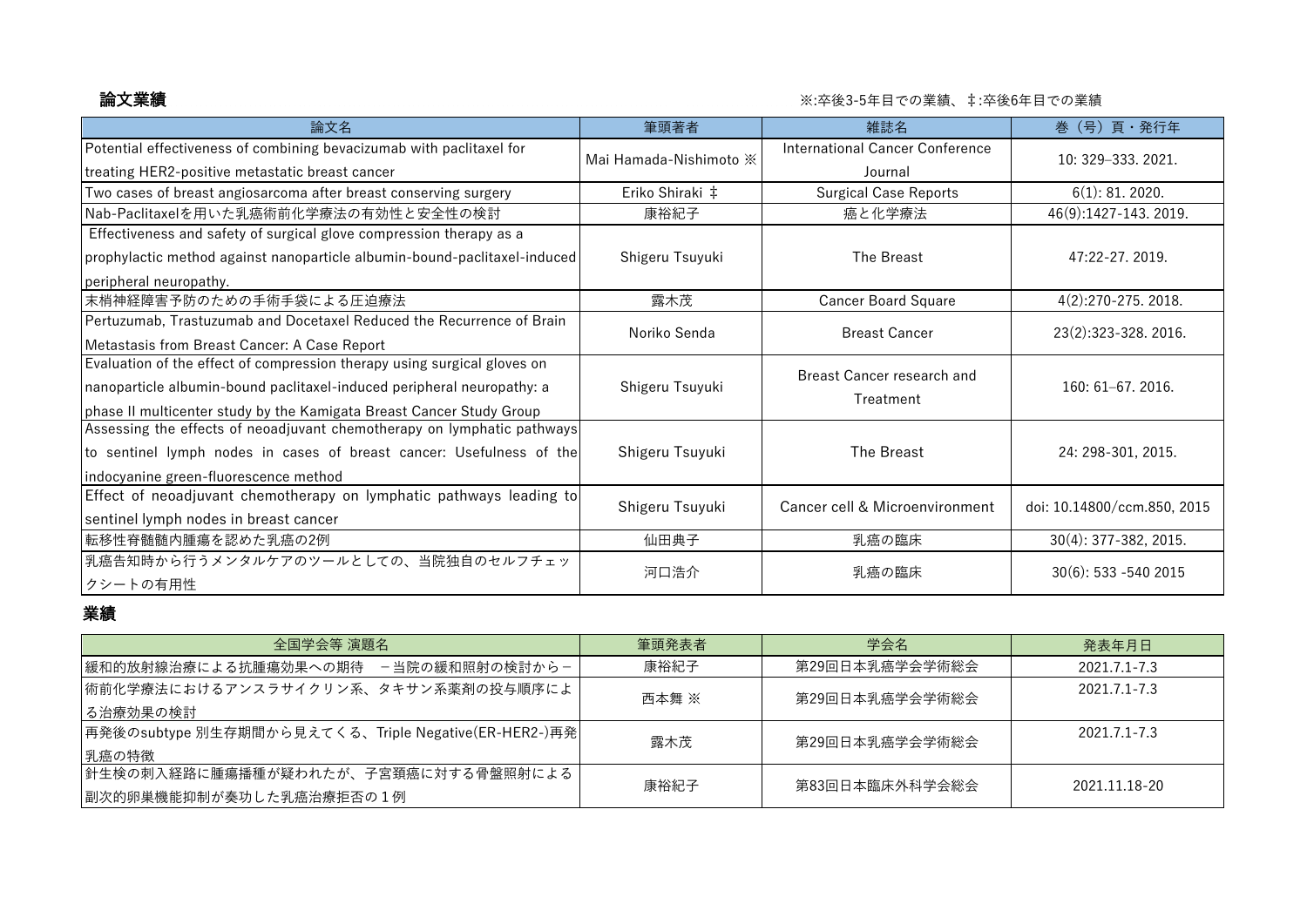| 手術手袋圧迫療法のPaclitaxelによる末梢神経障害予防効果と、その投与期間<br>延長への効果                                                                                            | 露木茂          | 第83回日本臨床外科学会総会                                     | 2021.11.18-20 |
|-----------------------------------------------------------------------------------------------------------------------------------------------|--------------|----------------------------------------------------|---------------|
| 手術手袋圧迫療法を用いた末梢神経障害予防によるPaclitaxelの投与期間の延<br>長効果                                                                                               | 露木茂          | 第28回日本乳癌学会学術総会                                     | 2020.10.9-31  |
| LigaSure™ Exactを用いた腋窩リンパ節郭清の検討-Harmonic FOCUS®との比<br>較                                                                                        | 康裕紀子         | 第28回日本乳癌学会学術総会                                     | 2020.10.9-31  |
| 当院における進行再発乳癌に対するパルボシクリブの安全性と有効性について<br>の検討                                                                                                    | 白木映理子 ‡      | 第28回日本乳癌学会学術総会                                     | 2020.10.9-31  |
| 当院における進行再発乳癌に対するAbemaciclibのlate line治療での有効性と安<br>全性の検討                                                                                       | 西本舞※         | 第28回日本乳癌学会学術総会                                     | 2020.10.9-31  |
| 再発乳癌のsubtype別生存期間からの、triple negative乳癌の治療戦略の検討                                                                                                | 露木茂          | 第58回日本癌治療学会学術集会                                    | 2020.10.22-24 |
| Pegfilgrastim初回投与後に薬剤性大血管炎による大動脈解離を併発した乳癌の<br>1例                                                                                              | 白木映理子 ‡      | 第58回日本癌治療学会学術集会                                    | 2020.10.22-24 |
| 腋窩郭清後のseroma形成に対するLigaSure ExactとHarmonic FOCUSの有用<br>性の比較検討                                                                                  | 康裕紀子         | 第82回日本臨床外科学会総会                                     | 2020.10.29-31 |
| タキサン系末梢神経障害に対する手術手袋圧迫療法の予防効果~臨床試験の結<br>果から~                                                                                                   | 露木茂          | TAIHO Web Lecture on<br>Management of Chemotherapy | 2020.11.12    |
| Prospective Cohort Study of Real World Chemotherapy Sequence for<br>Metastatic Breast Cancer (KBCRN A001: E-SPEC Study)                       | Yookija Kang | <b>ESMO ASIA VIRTUAL CONGRESS</b><br>2020          | 2020.11.20-22 |
| 乳房温存手術+センチネルリンパ節生検のリンパ節転移例における追加郭清の<br>有無による予後の比較検討                                                                                           | 露木茂          | 第27回日本乳癌学会総会                                       | 2019.7.13     |
| Paclitaxel+Bevacizumab(PB)療法中に偽性肝硬変を生じた3例の検討                                                                                                  | 康裕紀子         | 第27回日本乳癌学会総会                                       | 2019.7.13     |
| 術前診断DCIS症例での二期的センチネルリンパ節生検の可否判断における、<br>ICG蛍光法の有用性                                                                                            | 白木映理子 ※      | 第27回日本乳癌学会総会                                       | 2019.7.12     |
| T-DM1により断端再発を繰り返す脳転移が長期制御できた一例                                                                                                                | 西本舞 ※        | 第27回日本乳癌学会総会                                       | 2019.7.11     |
| Effectiveness of surgical glove compression therapy as a prophylactic<br>method against paclitaxel or docetaxel-induced peripheral neuropathy | 露木茂          | 第25回日本癌治療学会                                        | 2019.10.26    |
| 当院におけるパルボシクリブの使用経験の検討                                                                                                                         | 白木映理子 ※      | 第25回日本癌治療学会                                        | 2019.10.25    |
| 乳癌化学療法中Pegfilgrastim初回投与後に大動脈炎を併発した1例                                                                                                         | 白木映理子 ※      | 第81回日本臨床外科学会総会                                     | 2019.11.15    |
| 患者及び連携医双方へのアンケート調査から見えてくる、乳癌術後連携パスの<br>問題点                                                                                                    | 露木茂          | 第118回日本外科学会定期学術集会                                  | 2018.4.6      |
| nab-Paclitaxel 起因性末梢神経障害に対する手術手袋圧迫療法の予防効果の検<br>証:多施設共同第3相試験                                                                                   | 露木茂          | 第26回日本乳癌学会学術総会                                     | 2018.5.18     |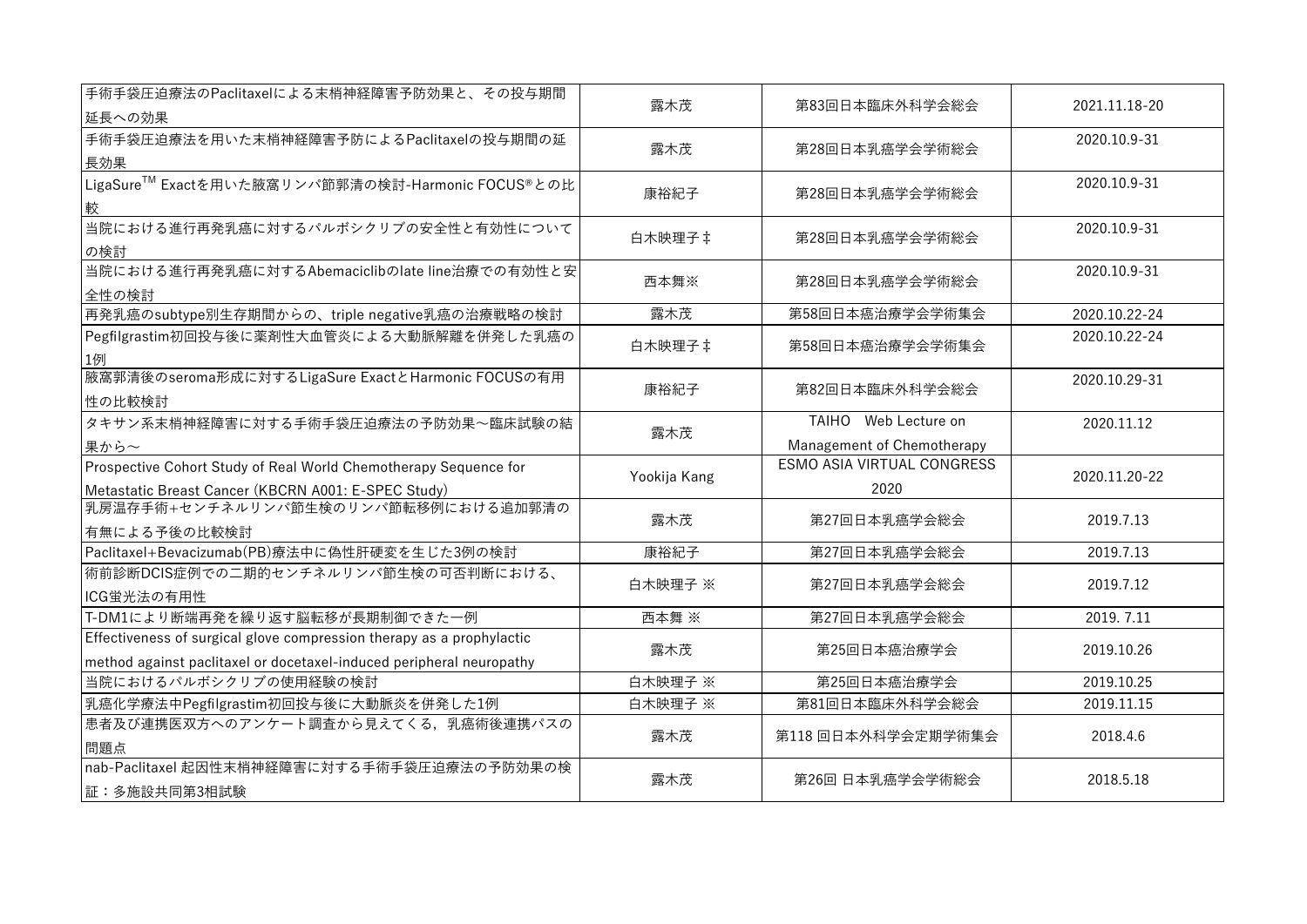| 術前診断DCIS でのセンチネルリンパ節生検の省略をリンパ流の走行から判断<br>する術式についての検討                                                                                                                                                       | 白木映理子 ※         | 第26回 日本乳癌学会学術総会                                               | 2018.5.17         |
|------------------------------------------------------------------------------------------------------------------------------------------------------------------------------------------------------------|-----------------|---------------------------------------------------------------|-------------------|
| 当院におけるHER2陰性進行再発乳癌に対するエリブリン使用35例の検討                                                                                                                                                                        | 康裕紀子            | 第26回日本乳癌学会学術総会                                                | 2018.5.18         |
| 乳がんの疫学<br>(頻度とリスク因子)                                                                                                                                                                                       | 露木茂             | 第26回 日本乳癌学会学術総会<br>市<br>民公開講座                                 | 2018.5.19         |
| 手術手袋があれば、どこの施設でも簡単にできる末梢神経障害の予防方法ー多<br>施設共同試験の結果からー                                                                                                                                                        | 露木茂             | 第19回乳癌最新情報カンファランス                                             | 2018.8.4          |
| Effectiveness of surgical glove compression therapy as a prophylactic<br>method against nab-Paclitaxel induced peripheral neuropathy                                                                       | Shigeru Tsuyuki | <b>European Society for Medical</b><br>Oncology 2018 Congress | $2018.10.19 - 23$ |
| 患者および連携医双方へのアンケート調査を基にした、乳癌術後連携パスの現<br>状と問題点の検討                                                                                                                                                            | 露木茂             | 第25回日本乳癌学会学術総会                                                | 2017.7.14         |
| 明日から実践できる末梢神経障害対策 -タキサン系抗がん剤を使いこなすに<br>は-臨床試験の結果を踏まえて                                                                                                                                                      | 露木茂             | 第25回日本乳癌学会学術総会<br>ランチョンセミナー                                   | 2017.7.13         |
| HER2 陽性進行・再発乳癌に対するPaclitaxel + Bevacizumab の使用経験                                                                                                                                                           | 康裕紀子            | 第25回日本乳癌学会学術総会                                                | 2017.7.13         |
| FEC100及びTC 療法におけるpegfilgrastim 併用による治療強度への有用性                                                                                                                                                              | 仙田典子            | 第25回日本乳癌学会学術総会                                                | 2017.7.15         |
| 乳房温存療法後に発症した放射線誘発性乳房血管肉腫の1例                                                                                                                                                                                | 白木映理子 ※         | 第25回日本乳癌学会学術総会                                                | 2017.7.14         |
| 患者および連携医へのアンケート調査結果から浮かび上がる、乳癌術後連携パ<br>スの問題点                                                                                                                                                               | 露木茂             | 第55回日本癌治療学会学術集会                                               | 2017.10.21        |
| HER2 陽性進行再発乳癌に対してPaclitaxel(PTX)+Bevacizumab(BV) を使用し<br>た5 例の検討                                                                                                                                           | 康裕紀子            | 第55回日本癌治療学会学術集会                                               | 2017.10.21        |
| 乳房温存療法後に発症した乳房血管肉腫の2例                                                                                                                                                                                      | 白木映理子 ※         | 第55回日本癌治療学会学術集会                                               | 2017.10.20        |
| nab-Paclitaxel起因性末梢神経障害に対する手術手袋を用いた圧迫療法の予防<br>効果 (多施設共同第2相試験)                                                                                                                                              | 露木茂             | 第24回日本乳癌学会学術総会                                                | 2016.6.16-18      |
| 進行再発乳癌に対する当院のエリブリン使用経験                                                                                                                                                                                     | 仙田典子            | 第24回日本乳癌学会学術総会                                                | 2016.6.16-18      |
| 術前化学療法としてのnab- Paclitaxelの安全性と有効性の検討                                                                                                                                                                       | 康裕紀子            | 第24回日本乳癌学会学術総会                                                | 2016.6.16-18      |
| 手術手袋を用いた圧迫療法による、アブラキサン起因性末梢神経障害への予防<br>効果                                                                                                                                                                  | 露木茂             | 第54回日本癌治療学会学術集会                                               | 2016.10.20-22     |
| nab-PTXを用いた術前化学療法の 有用性と安全性の検討                                                                                                                                                                              | 康裕紀子            | 第54回日本癌治療学会学術集会                                               | 2016.10.20-22     |
| Efficacy of compression therapy using surgical gloves on nanoparticle<br>albumin-bound-paclitaxel-induced peripheral neuropathy: a phase II<br>multicenter study by the Kamigata Breast Cancer Study Group | Shigeru Tsuyuki | San Antonio Breast Cancer<br>Symposium                        | 2016.12.6-10      |
| Pertuzumab regimenでcomplete responseを得たHER2陽性転移性脳転移の<br>1例                                                                                                                                                 | 露木茂             | 第23回日本乳癌学会学術総会                                                | 2015.7.2          |
| 進行再発乳癌におけるPaclitaxel + Bevacizumab投与症例の検討                                                                                                                                                                  | 仙田典子            | 第23回日本乳癌学会学術総会                                                | 2015.7.2          |